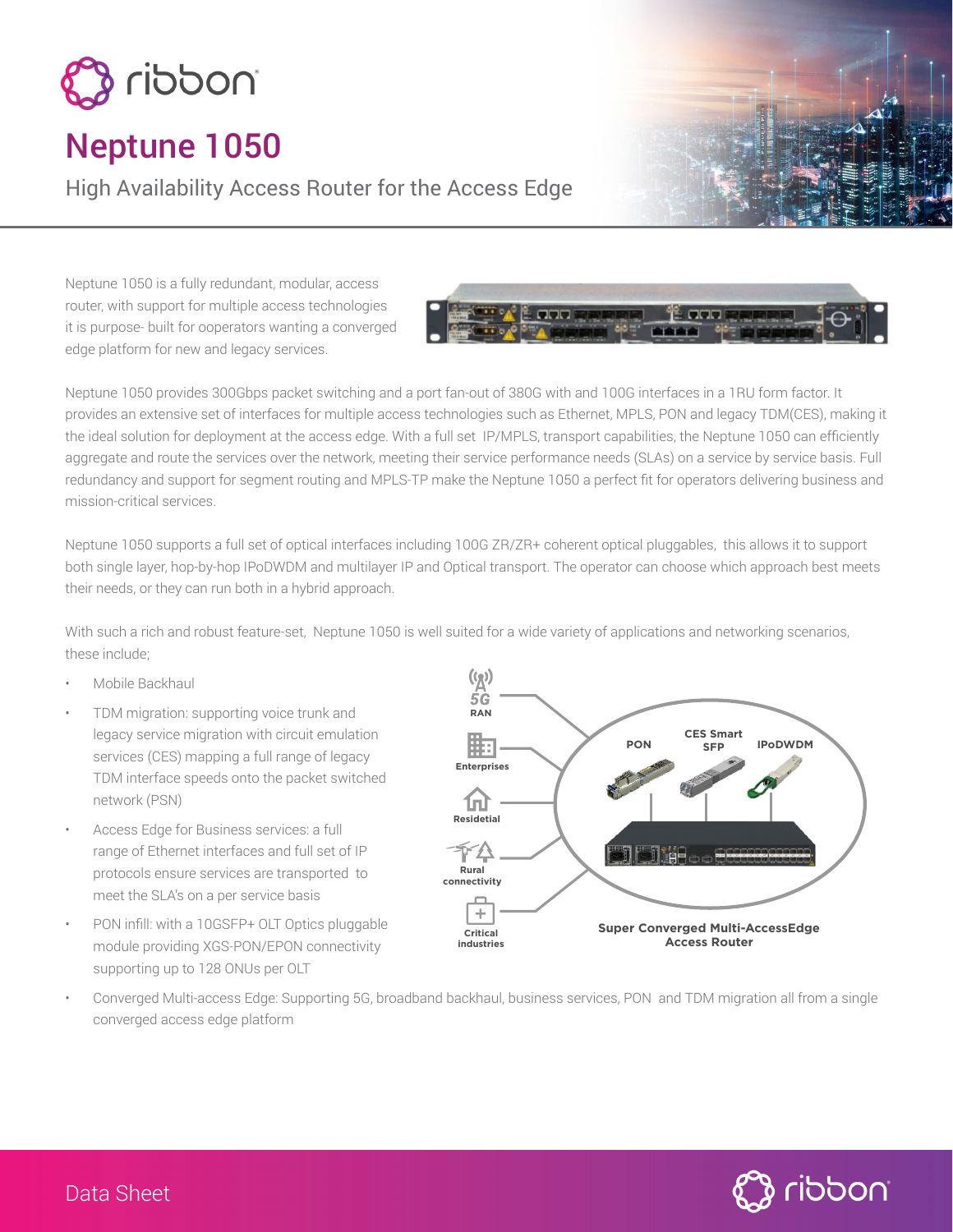## Neptune 1050 Key Product Highlights

- Multi-access Edge supporting Ethernet,XGS-PON, EPON, TDM with CES
- 1RU small form factor with a 243mm depth
- 100G ZR/ZR+ optics support
- Precise frequency and phase/time synchronization using the latest industry standards
- Rich quality-of-service capabilities for different SLAs
- Security-Trust Anchor module infrastructure, secure boot, image signing, run-time defense
- Open NE for 3rd Party Management
- Advanced Management Capabilities provided by Muse Software



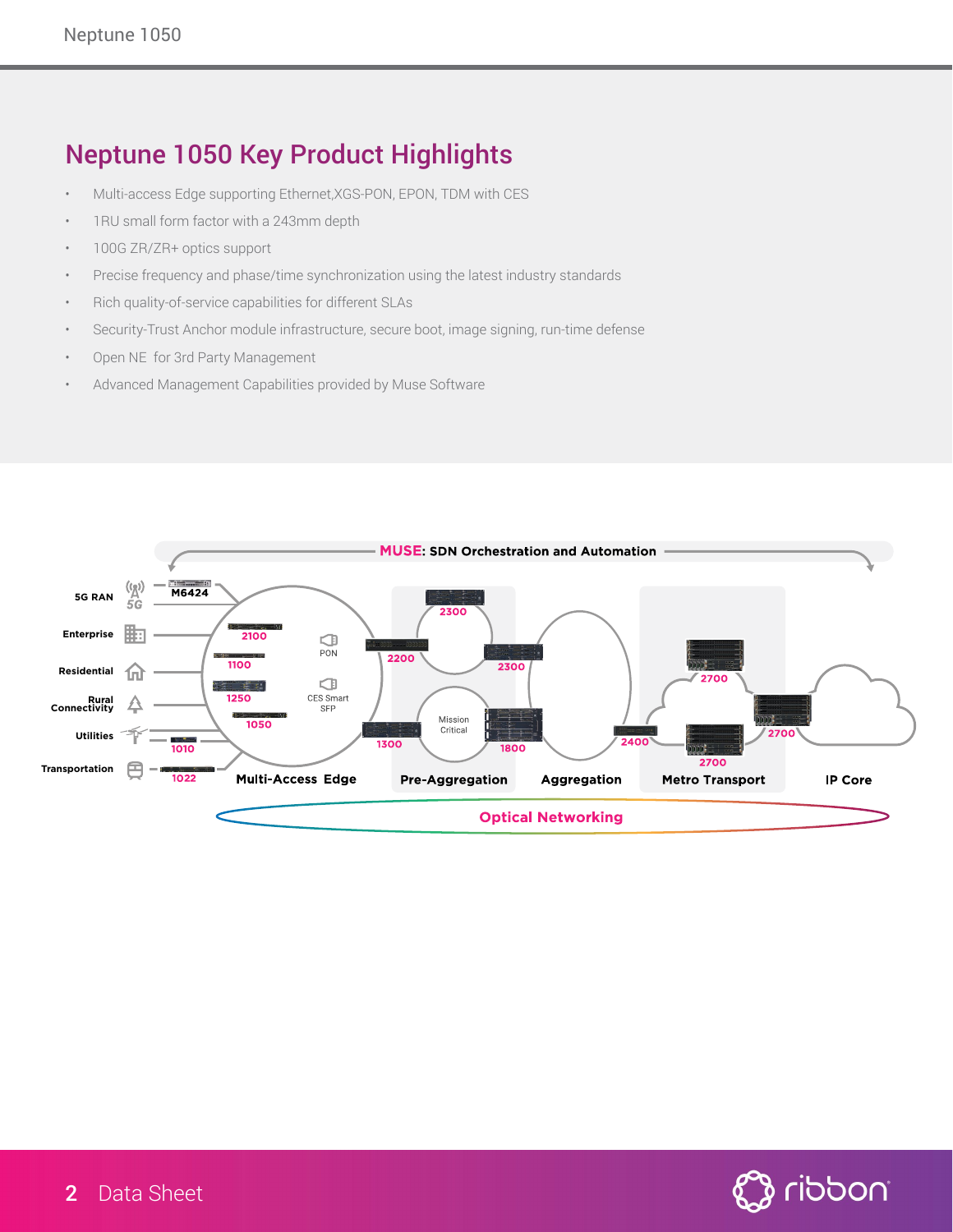# Key Neptune 1050 Product Specifications

### **Platform**

| <b>Description</b>            | <b>Specification</b>                                                                                                                                                                                                                                                                                                                                            |
|-------------------------------|-----------------------------------------------------------------------------------------------------------------------------------------------------------------------------------------------------------------------------------------------------------------------------------------------------------------------------------------------------------------|
| <b>CPU</b>                    | 8-cores PPC<br>٠                                                                                                                                                                                                                                                                                                                                                |
| <b>Memory</b>                 | 8G DRAM<br>٠                                                                                                                                                                                                                                                                                                                                                    |
| <b>Storage</b>                | 16GB eMMC<br>$\bullet$                                                                                                                                                                                                                                                                                                                                          |
| <b>Interfaces</b>             | 23 x 10/100/1000 Base-T<br>٠<br>38 x 100/1000 Base-X<br>٠<br>20 x 10G or 12 x 10G OTN<br>$\bullet$<br>3 x 100G<br>$\bullet$                                                                                                                                                                                                                                     |
| Performance                   | Switch capacity Up to 300 Gbps<br>$\bullet$                                                                                                                                                                                                                                                                                                                     |
| <b>Power Supplies</b>         | 2 hot swappable with 1+1 redundancy<br>$\bullet$                                                                                                                                                                                                                                                                                                                |
| Cooling                       | 1 Fan,<br>$\bullet$<br>$Airflow$ - right to left<br>٠                                                                                                                                                                                                                                                                                                           |
| Timing                        | SyncE with ESMC<br>٠<br>1588v2<br>$\bullet$<br>External timing 1PPS and TOD<br>$\bullet$<br>Internal stratum 3E clock (holdover state)<br>$\bullet$<br>Primary and secondary sources (supports SSM bits)<br>$\bullet$<br>ACR, DCR<br>٠<br>Loop timing on SAToP, TDM bits (T3/T4), and SNTP<br>$\bullet$<br>G.8262.1, G.8275.1<br>٠<br>$G.8273.2 - class B$<br>٠ |
| <b>Physical Specification</b> | 1RU<br>$\bullet$<br>Dimension: 465 mm (W) x 243 mm (D) x 44mm (H)<br>٠<br>Weight: 3.3Kg<br>٠                                                                                                                                                                                                                                                                    |

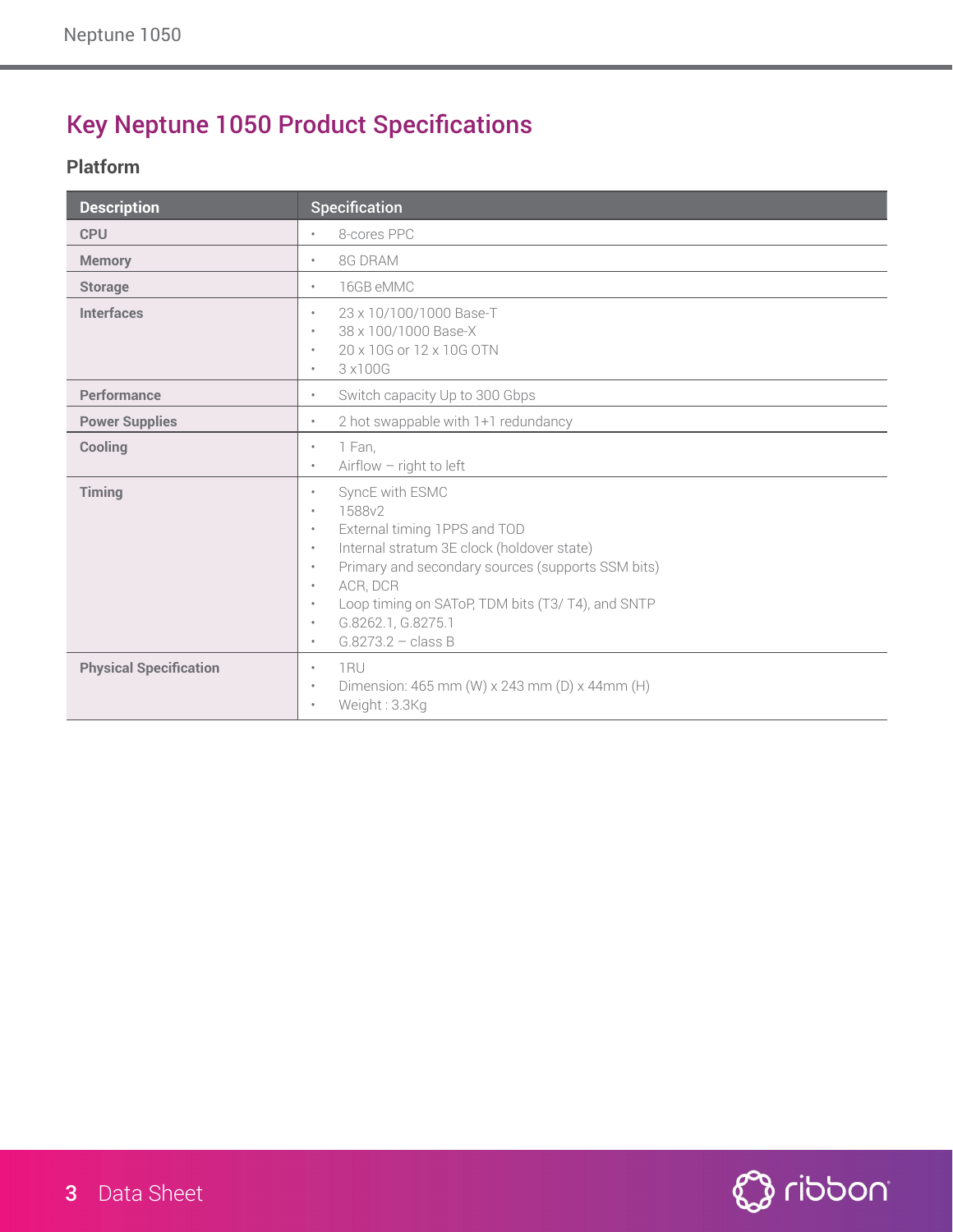### **Multi-access Edge Capabilities**

| <b>Description</b>       | Specification                                                                                                                                                                                                                                                                                                                                                                                                                                                                                                                                                                                              |
|--------------------------|------------------------------------------------------------------------------------------------------------------------------------------------------------------------------------------------------------------------------------------------------------------------------------------------------------------------------------------------------------------------------------------------------------------------------------------------------------------------------------------------------------------------------------------------------------------------------------------------------------|
| <b>L2/L3 VPN Sevices</b> | L2VPN - MEF 3.0 (IP-MPLS and MPLS-TP)<br>$\bullet$<br>E-Line<br>E-LAN<br>E-Tree<br>$\bullet$<br>E-Access<br>$\bullet$<br>Ethernet Virtual Private Network (EVPN)<br>$\bullet$<br>Virtual Private Wire Service (EVPN-VPWS, EVPN-ELINE)<br>$\bullet$<br>Virtual Private LAN Services (EVPN-VPLS, EVPN-ELAN)<br>$\bullet$<br>Anycast IRB with IPv4 and IPv6 support<br>$\bullet$<br>Multihoming - Active-Active, Single-Flow-Active, Port-Active<br>$\bullet$<br>PW Virtual Ethernet Segment<br>$\bullet$<br>L3VPN<br>$\bullet$<br><b>IPv4 VRF</b><br>$\bullet$<br>6VPE<br>$\bullet$<br>IRB, PHT<br>$\bullet$ |
| <b>IP Over DWDM</b>      | CWDM<br>$\bullet$<br><b>DWDM</b><br>$\bullet$<br>Amplifiers<br>$\bullet$<br>100G coherent interfaces<br>$\bullet$<br>ZR, OPENZR+ application<br>$\bullet$<br>QSFP_DD for 100G<br>$\bullet$                                                                                                                                                                                                                                                                                                                                                                                                                 |
| <b>TDM Services</b>      | <b>Circuit Emulation Services (CES)</b><br>$\bullet$<br>SAToP<br>$\bullet$<br><b>CESoPSN</b><br><b>CEP</b><br>$\bullet$                                                                                                                                                                                                                                                                                                                                                                                                                                                                                    |
| <b>TDM Pluggables</b>    | E1/T1<br>$\bullet$<br>E3/DS3<br>$\bullet$<br>STM-1/0C-3<br>$\bullet$<br>STM-4/OC-12<br>$\bullet$<br>STM-16/OC-48<br>$\bullet$                                                                                                                                                                                                                                                                                                                                                                                                                                                                              |
| <b>TDM Interfaces</b>    | Max. Interfaces:<br>$\bullet$<br>96 x E1/T1<br>$\bullet$<br>12 x STM-1/0C-3<br>$\bullet$<br>3 x STM-4/OC-12<br>$\bullet$<br>1 x STM-16/OC-48 (per smart SFP)<br>$\bullet$                                                                                                                                                                                                                                                                                                                                                                                                                                  |
| <b>PON Pluggables</b>    | Smart SFP 10G XGS-PON - 10G SFP+ OLT optics modules<br>$\bullet$                                                                                                                                                                                                                                                                                                                                                                                                                                                                                                                                           |

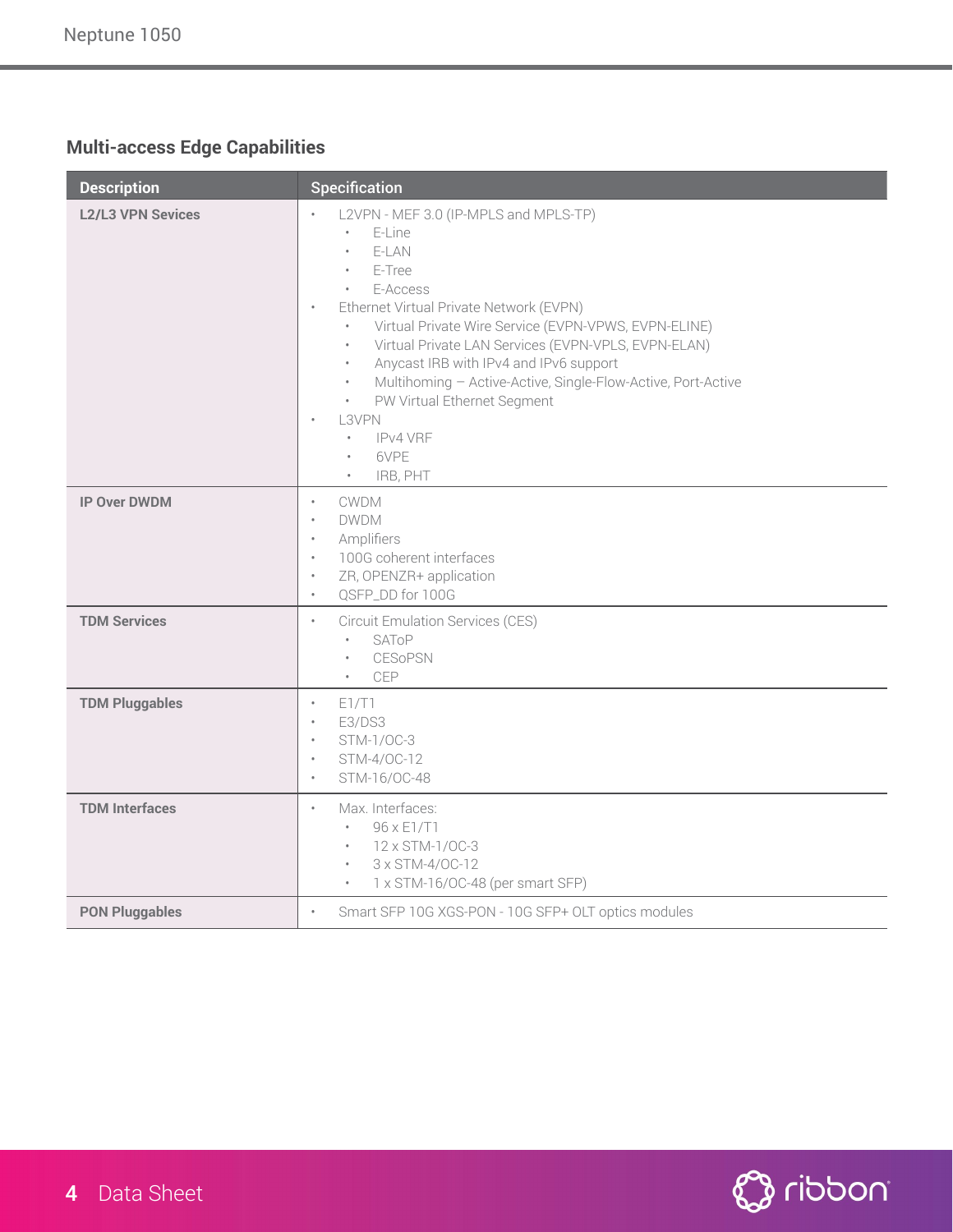### **Software features provided by the Neptune's IP Wave rNOS**

| <b>Description</b>          | Specification                                                                                                                                                                                                                                                                                                                                                                                                                                                                                                                                                                                                                                                                 |
|-----------------------------|-------------------------------------------------------------------------------------------------------------------------------------------------------------------------------------------------------------------------------------------------------------------------------------------------------------------------------------------------------------------------------------------------------------------------------------------------------------------------------------------------------------------------------------------------------------------------------------------------------------------------------------------------------------------------------|
| Layer <sub>2</sub>          | Layer 2 forwarding and bridging<br>$\bullet$<br>Bridge Domains (BD)<br>$\bullet$<br>Flexible VLAN-Tagging<br>$\bullet$<br>IEEE 802.1Q VLANs and Q-in-Q<br>$\bullet$<br>Ethernet Link Aggregation Group (LAG)<br>$\bullet$<br>Link Aggregation Control Protocol (LACP) 802.3ad<br>$\bullet$<br>G.8032<br>$\bullet$<br>Spanning Tree Protocol<br>$\bullet$<br>Jumbo frames on all ports<br>$\bullet$                                                                                                                                                                                                                                                                            |
| Layer <sub>3</sub>          | IPv4 and IPv6 unicast routing<br>$\bullet$<br>Layer 3 interfaces: physical interfaces and logical interfaces (Units).<br>$\bullet$<br>Virtual Routing and Forwarding (VRF)<br>$\bullet$<br>Open Shortest Path First (OSPFv2, OSPFv3)<br>$\bullet$<br>Intermediate System to Intermediate System (ISIS)<br>$\bullet$<br>Multiprotocol Border Gateway Protocol (MP-BGP)<br>$\bullet$<br>Equal-Cost Multipath (ECMP)<br>$\bullet$<br>Bidirectional Forwarding Detection (BFD), MH-BFD<br>$\bullet$<br>Virtual Router Redundancy Protocol (VRRP)<br>$\bullet$<br>Integrated Routing Bridging (IRB), Anycast IRB<br>$\bullet$<br>Pseudowire Headend Termination (PHT)<br>$\bullet$ |
| <b>MPLS</b>                 | Label switching (LER, LSR)<br>$\bullet$<br>Label Distribution Protocol (LDP)<br>$\bullet$<br>BGP Labeled Unicast (BGP-LU)<br>$\bullet$<br>MPLS-TP<br>$\bullet$<br>MPLS Traffic Engineering with RSVP-TE, SR-TE<br>$\bullet$<br>Point-to-point L2VPN - Static, T-LDP, EVPN-VPWS<br>$\bullet$<br>Multipoint L2VPN - VPLS, EVPN<br>$\bullet$<br>EVPN with Anycast IRB<br>$\bullet$<br>6VPE<br>$\bullet$<br>IP Loop-Free Alternate (LFA) Fast Reroute (FRR)<br>$\bullet$<br>RSVP-TE Fast Reroute (FRR) and Path-Protection<br>$\bullet$                                                                                                                                           |
| <b>Segment Routing (SR)</b> | <b>SR-MPLS</b><br>$\bullet$<br>ISIS, OSPF, BGP extensions to segment routing<br>$\bullet$<br>TI-I FA<br>Segment Routing Traffic Engineering (SR-TE, SR Policies)<br>٠<br>PCE, PCC initiated SR Policies<br>Path Protection<br>$\bullet$<br>TI-LFA Local Repair Protection<br>Anycast SID<br>$\bullet$<br><b>Binding SID</b><br>SR, SR-TE OAM<br>Flexible Algorithm<br>٠<br><b>BGP Color Extended Community</b>                                                                                                                                                                                                                                                                |

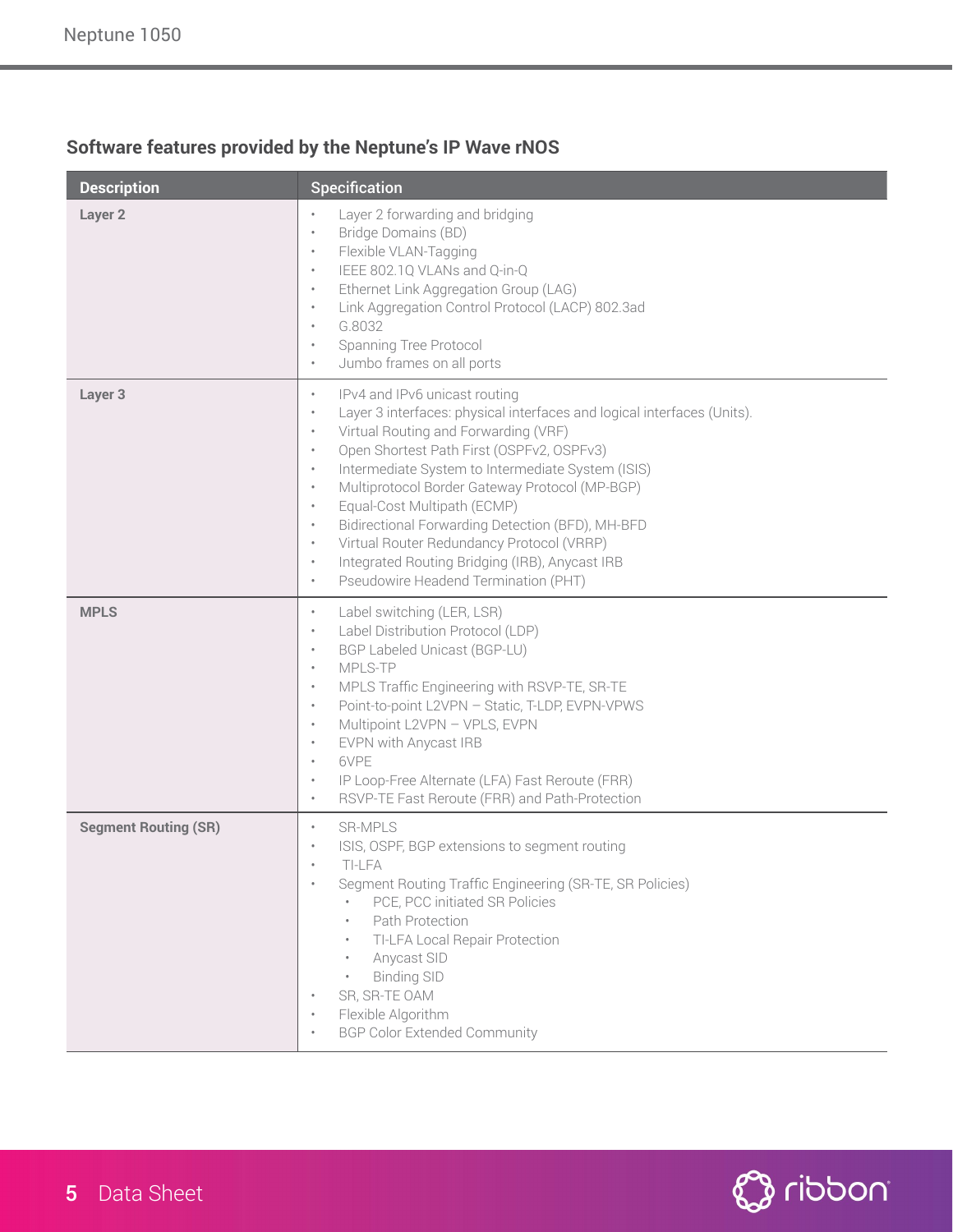| <b>Description</b>              | <b>Specification</b>                                                                                                                                                                                                                                                                                                                                                                                                                           |
|---------------------------------|------------------------------------------------------------------------------------------------------------------------------------------------------------------------------------------------------------------------------------------------------------------------------------------------------------------------------------------------------------------------------------------------------------------------------------------------|
| <b>Multicast</b>                | IPv4 and IPv6 Multicast Routing<br>$\bullet$<br>PIM-SM, PIM-SSM, PIM-ASM<br>$\bullet$<br>IGMPv3, MLDv2<br>$\bullet$<br><b>MSDP</b><br>$\bullet$<br>Anycast RP<br><b>BGP IPv4 Multicast</b><br>$\bullet$                                                                                                                                                                                                                                        |
| <b>Quality of Service (QoS)</b> | Class-based 3-level Hierarchical QoS<br>$\ddot{\phantom{a}}$<br>Virtual Output Queueing (VOQ)<br>٠<br>Policing, Shaping<br>$\bullet$<br>Multi-level priority queuing<br>$\bullet$<br>Classification based on L2/L3/L4 fields<br>$\ddot{\phantom{a}}$<br>Remarking<br>$\bullet$<br>Weighted Random Early Detection (WRED)<br>٠<br>Deep packet buffer<br>$\bullet$                                                                               |
| <b>OAM</b>                      | Ethernet OAM - IEEE802.3ah, IEEE 802.1ag and ITU-T Y.1731 PM<br>$\bullet$<br>IP OAM - BFD, Ping, Trace-route, TWAMP<br>$\bullet$<br>MPLS-TP 0AM - G8113.2, RFC5860, BFD<br>$\bullet$<br>MPLS OAM - Ping/Traceroute MPLS<br>$\bullet$<br>RFC 2544 Generator, Y.1564<br>$\bullet$<br>LLDP<br>$\bullet$<br><b>DHCP Relay</b><br>$\bullet$<br><b>Streaming Telemetry</b><br>$\bullet$<br>sFlow<br>$\bullet$<br>Link Delay-Measurement<br>$\bullet$ |
| <b>Security</b>                 | Control-plane and management plane protection<br>$\bullet$<br>Authentication, Authorization, and Accounting (AAA)<br>$\bullet$<br><b>RADIUS</b><br>$\bullet$<br>Terminal Access Controller Access-Control System Plus (TACACS+)<br>$\bullet$<br>Secure Shell (SSH)<br>$\bullet$<br>Layer 2 and Layer 3 ingress Firewall filters (ACL)<br>$\bullet$<br>Unicast Reverse Path Forwarding (Unicast RPF)<br>$\bullet$<br>IEEE802.1x<br>$\bullet$    |
| <b>Manageability</b>            | CLI<br>LCT<br><b>SNMP MIB</b><br>NETCONF/gRPC - XML, JSON, GPB<br>YANG models - OpenConfig, IETF<br>Muse software suite (SDN orchestration and control)<br>LightSOFT <sup>®</sup> NMS<br>Zero-Touch Provisioning (ZTP)                                                                                                                                                                                                                         |

### **Software features provided by the Neptune's IP-Wave rNOS (continued)**

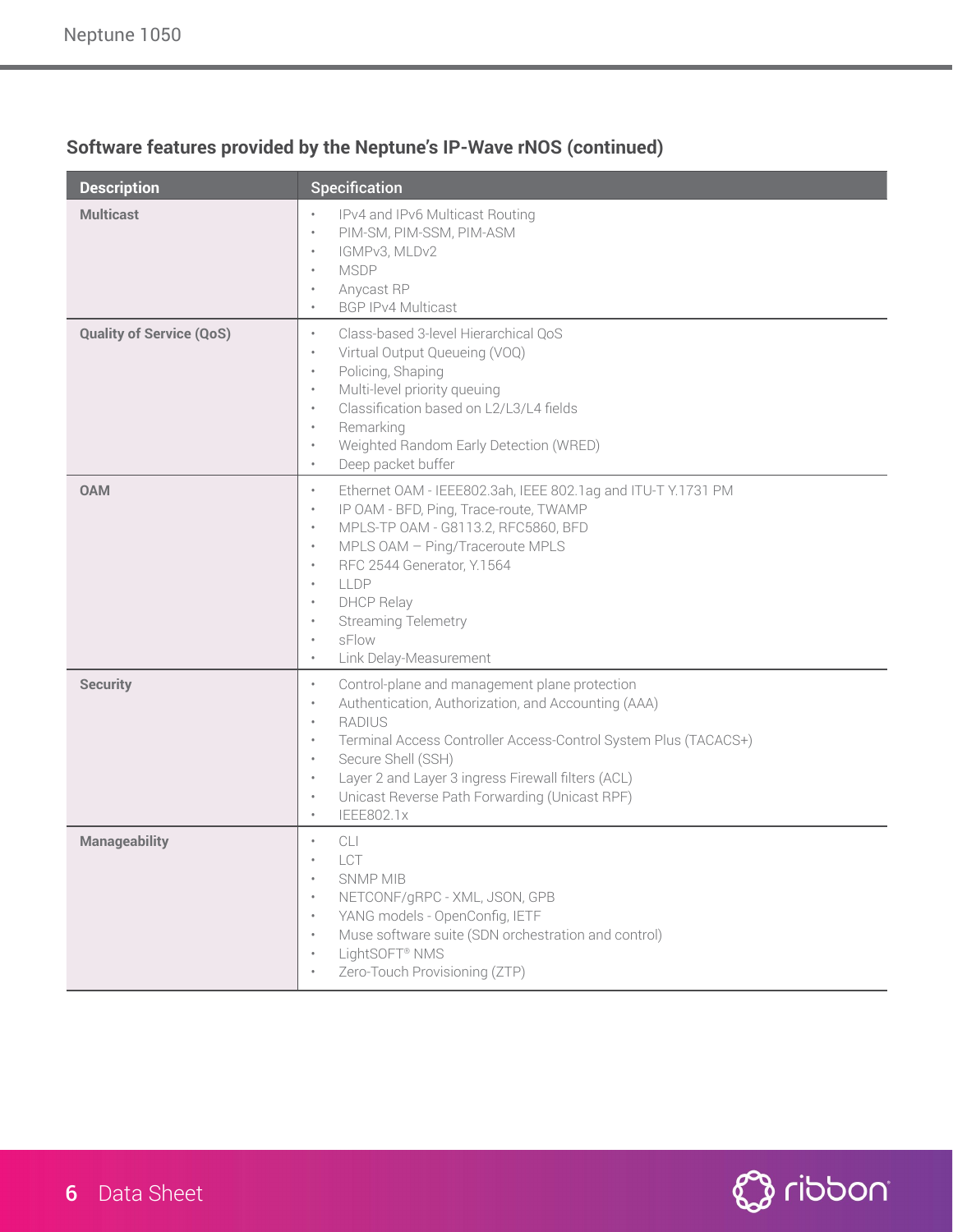### **Environmental**

| <b>Description</b>                                  | <b>Specification</b>                   |
|-----------------------------------------------------|----------------------------------------|
| <b>Operating Environment and</b><br><b>Altitude</b> | -25°C to +70°C (-13°F to 158°F)        |
| <b>Operating Humidity</b>                           | 5% to 95%                              |
| <b>Altitude</b>                                     | Up to 4000 m                           |
| <b>Acoustics</b>                                    | NEBS GR-63-CORE                        |
| <b>Power over Ethernet (PoE+)</b>                   | Up to 30W                              |
| <b>Power input</b>                                  | -40 VDC to -72 VDC, 110 VAC to 230 VAC |
| <b>Power dissipation</b>                            | Typical: 188W                          |